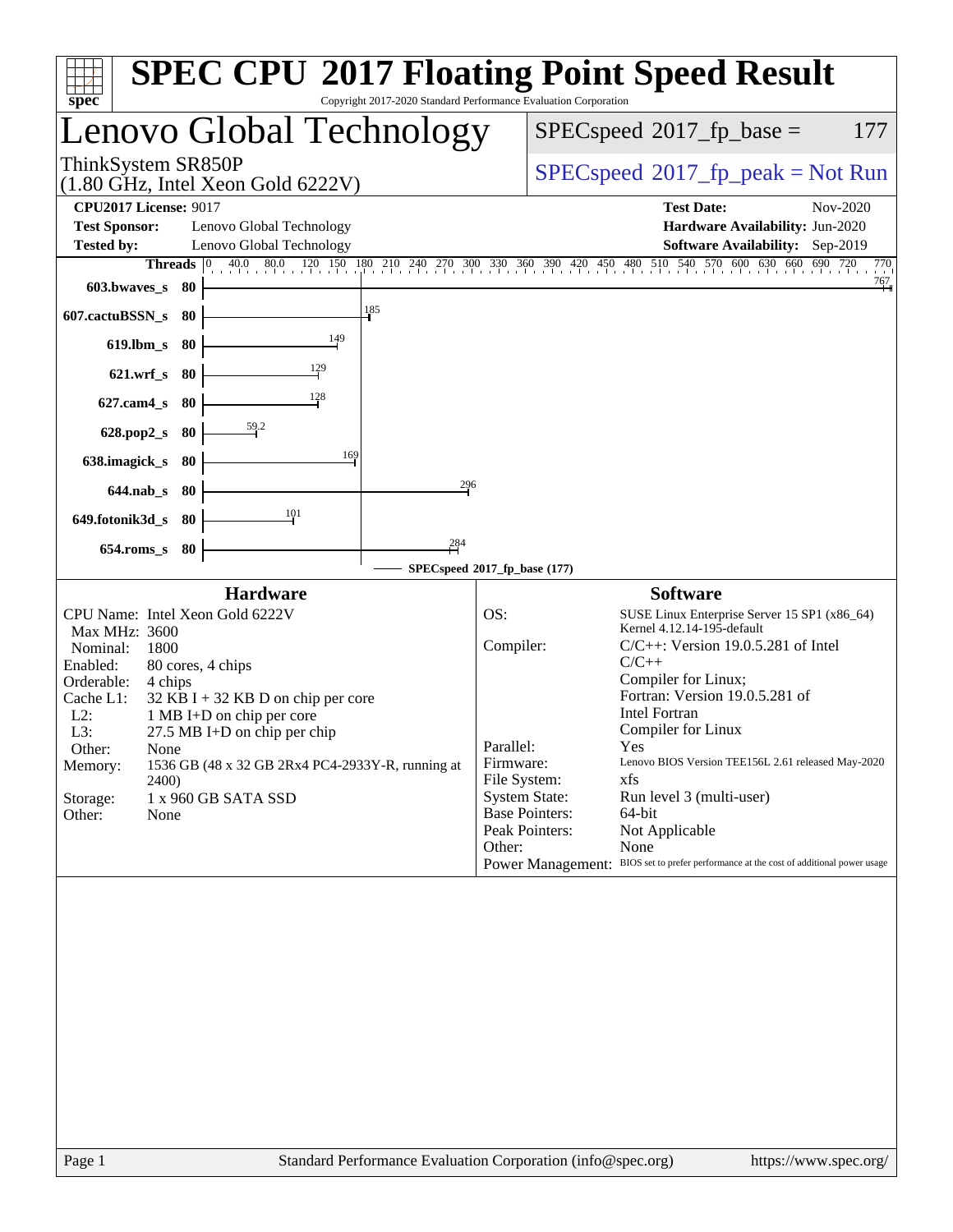

#### **[SPEC CPU](http://www.spec.org/auto/cpu2017/Docs/result-fields.html#SPECCPU2017FloatingPointSpeedResult)[2017 Floating Point Speed Result](http://www.spec.org/auto/cpu2017/Docs/result-fields.html#SPECCPU2017FloatingPointSpeedResult)** Copyright 2017-2020 Standard Performance Evaluation Corporation

## Lenovo Global Technology

(1.80 GHz, Intel Xeon Gold 6222V) ThinkSystem SR850P<br>(1.80 GHz, Intel Year Gold 6222V) [SPECspeed](http://www.spec.org/auto/cpu2017/Docs/result-fields.html#SPECspeed2017fppeak)®[2017\\_fp\\_peak = N](http://www.spec.org/auto/cpu2017/Docs/result-fields.html#SPECspeed2017fppeak)ot Run

 $SPECspeed^{\circledcirc}2017_fp\_base = 177$  $SPECspeed^{\circledcirc}2017_fp\_base = 177$ 

**[Test Sponsor:](http://www.spec.org/auto/cpu2017/Docs/result-fields.html#TestSponsor)** Lenovo Global Technology **[Hardware Availability:](http://www.spec.org/auto/cpu2017/Docs/result-fields.html#HardwareAvailability)** Jun-2020 **[Tested by:](http://www.spec.org/auto/cpu2017/Docs/result-fields.html#Testedby)** Lenovo Global Technology **[Software Availability:](http://www.spec.org/auto/cpu2017/Docs/result-fields.html#SoftwareAvailability)** Sep-2019

**[CPU2017 License:](http://www.spec.org/auto/cpu2017/Docs/result-fields.html#CPU2017License)** 9017 **[Test Date:](http://www.spec.org/auto/cpu2017/Docs/result-fields.html#TestDate)** Nov-2020

### **[Results Table](http://www.spec.org/auto/cpu2017/Docs/result-fields.html#ResultsTable)**

|                                               | <b>Base</b>    |                |            |                | <b>Peak</b> |                |       |                |                |              |                |              |                |              |
|-----------------------------------------------|----------------|----------------|------------|----------------|-------------|----------------|-------|----------------|----------------|--------------|----------------|--------------|----------------|--------------|
| <b>Benchmark</b>                              | <b>Threads</b> | <b>Seconds</b> | Ratio      | <b>Seconds</b> | Ratio       | <b>Seconds</b> | Ratio | <b>Threads</b> | <b>Seconds</b> | <b>Ratio</b> | <b>Seconds</b> | <b>Ratio</b> | <b>Seconds</b> | <b>Ratio</b> |
| 603.bwayes s                                  | 80             | 76.8           | 768        | 77.0           | 767         | 77.7           | 760   |                |                |              |                |              |                |              |
| 607.cactuBSSN s                               | 80             | 90.1           | 185        | 89.4           | 187         | 90.4           | 184   |                |                |              |                |              |                |              |
| $619.$ lbm s                                  | 80             | 35.1           | 149        | 35.0           | 150         | 35.1           | 149   |                |                |              |                |              |                |              |
| $621.wrf$ s                                   | 80             | 103            | 128        | 103            | 129         | 103            | 129   |                |                |              |                |              |                |              |
| $627$ .cam4 s                                 | 80             | 69.3           | 128        | 69.1           | 128         | 69.5           | 128   |                |                |              |                |              |                |              |
| $628.pop2_s$                                  | 80             | 200            | 59.2       | 201            | 59.0        | 200            | 59.4  |                |                |              |                |              |                |              |
| 638.imagick_s                                 | 80             | 85.2           | 169        | 85.2           | 169         | 84.9           | 170   |                |                |              |                |              |                |              |
| $644$ .nab s                                  | 80             | 59.1           | 296        | 59.0           | <u>296</u>  | 59.0           | 296   |                |                |              |                |              |                |              |
| 649.fotonik3d s                               | 80             | 90.3           | <u>101</u> | 90.0           | 101         | 90.8           | 100   |                |                |              |                |              |                |              |
| $654$ .roms s                                 | 80             | 55.3           | 285        | 57.1           | 276         | 55.4           | 284   |                |                |              |                |              |                |              |
| $SPECspeed*2017_fp\_base =$<br>177            |                |                |            |                |             |                |       |                |                |              |                |              |                |              |
| $SPECspeed*2017_fp\_peak =$<br><b>Not Run</b> |                |                |            |                |             |                |       |                |                |              |                |              |                |              |

Results appear in the [order in which they were run.](http://www.spec.org/auto/cpu2017/Docs/result-fields.html#RunOrder) Bold underlined text [indicates a median measurement](http://www.spec.org/auto/cpu2017/Docs/result-fields.html#Median).

#### **[Operating System Notes](http://www.spec.org/auto/cpu2017/Docs/result-fields.html#OperatingSystemNotes)**

Stack size set to unlimited using "ulimit -s unlimited"

#### **[Environment Variables Notes](http://www.spec.org/auto/cpu2017/Docs/result-fields.html#EnvironmentVariablesNotes)**

Environment variables set by runcpu before the start of the run: KMP\_AFFINITY = "granularity=fine,compact" LD\_LIBRARY\_PATH = "/home/cpu2017-1.1.0-ic19.0u5-2/lib/intel64" OMP\_STACKSIZE = "192M"

#### **[General Notes](http://www.spec.org/auto/cpu2017/Docs/result-fields.html#GeneralNotes)**

 Binaries compiled on a system with 1x Intel Core i9-9900K CPU + 64GB RAM memory using Redhat Enterprise Linux 8.0 Transparent Huge Pages enabled by default Prior to runcpu invocation Filesystem page cache synced and cleared with: sync; echo 3> /proc/sys/vm/drop\_caches NA: The test sponsor attests, as of date of publication, that CVE-2017-5754 (Meltdown) is mitigated in the system as tested and documented. Yes: The test sponsor attests, as of date of publication, that CVE-2017-5753 (Spectre variant 1) is mitigated in the system as tested and documented. Yes: The test sponsor attests, as of date of publication, that CVE-2017-5715 (Spectre variant 2) is mitigated in the system as tested and documented.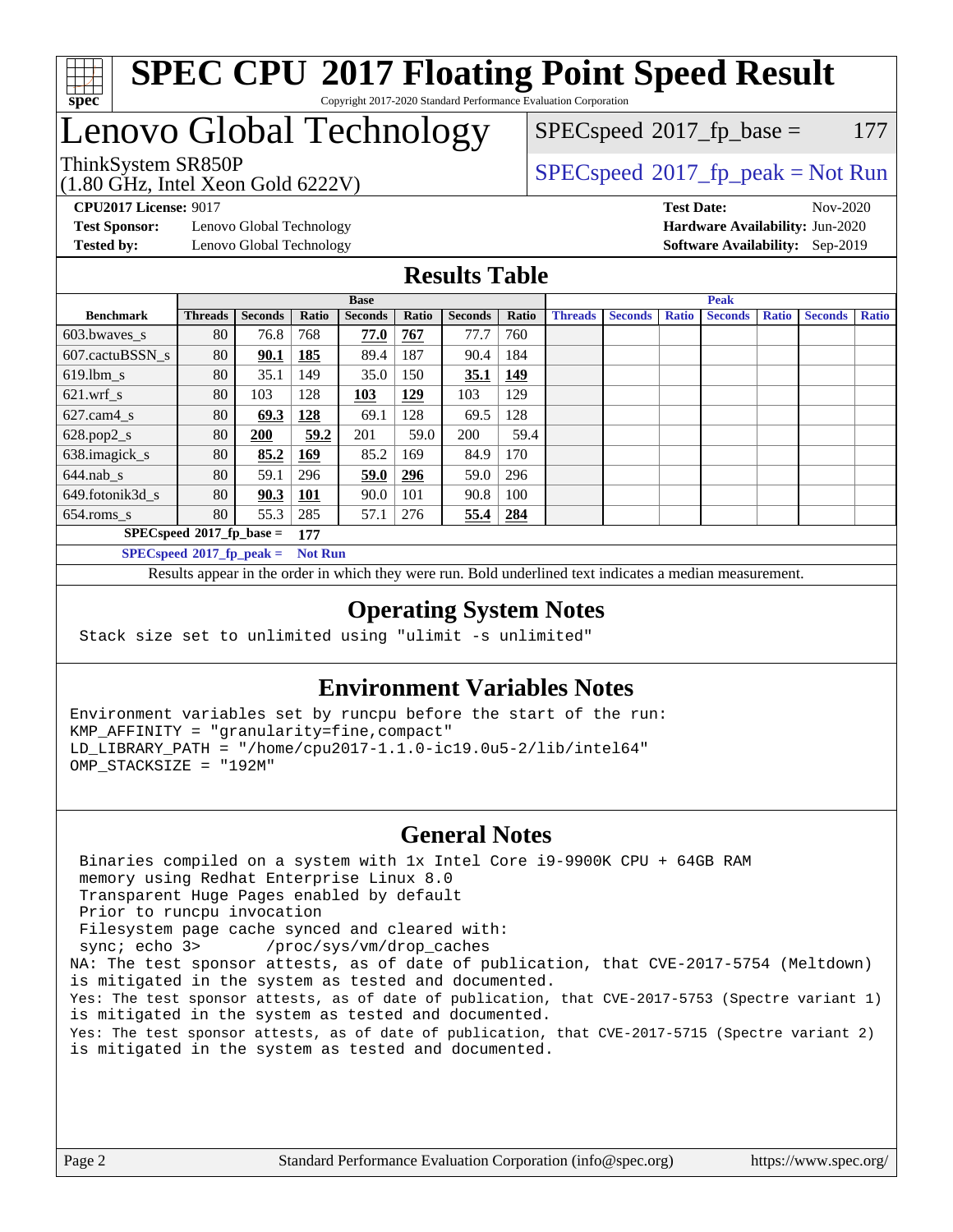| Lenovo Global Technology<br>$SPEC speed^{\circledcirc}2017$ fp base =<br>ThinkSystem SR850P<br>$SPEC speed^{\circ}2017\_fp\_peak = Not Run$<br>$(1.80 \text{ GHz}, \text{Intel Xeon Gold } 6222 \text{V})$<br><b>CPU2017 License: 9017</b><br><b>Test Date:</b><br><b>Test Sponsor:</b><br>Lenovo Global Technology<br><b>Tested by:</b><br>Lenovo Global Technology<br><b>Platform Notes</b><br>BIOS configuration:<br>Choose Operating Mode set to Maximum Performance and then set it to Custom Mode<br>MONITOR/MWAIT set to Enable<br>Hyper-Threading set to Disable<br>Sysinfo program /home/cpu2017-1.1.0-ic19.0u5-2/bin/sysinfo<br>Rev: r6365 of 2019-08-21 295195f888a3d7edble6e46a485a0011<br>running on linux-z1c1 Tue Nov 24 22:48:41 2020<br>SUT (System Under Test) info as seen by some common utilities.<br>For more information on this section, see<br>https://www.spec.org/cpu2017/Docs/config.html#sysinfo<br>From /proc/cpuinfo<br>model name: $Intel(R)$ Xeon $(R)$ Gold 6222V CPU @ 1.80GHz<br>"physical id"s (chips)<br>4<br>80 "processors"<br>cores, siblings (Caution: counting these is hw and system dependent. The following<br>excerpts from /proc/cpuinfo might not be reliable. Use with caution.)<br>cpu cores : 20<br>siblings : 20<br>physical 0: cores 0 1 2 3 4 8 9 10 11 12 16 17 18 19 20 24 25 26 27 28<br>physical 1: cores 0 1 2 3 4 8 9 10 11 12 16 17 18 19 20 24 25 26 27 28<br>physical 2: cores 0 1 2 3 4 8 9 10 11 12 16 17 18 19 20 24 25 26 27 28<br>physical 3: cores 0 1 2 3 4 8 9 10 11 12 16 17 18 19 20 24 25 26 27 28<br>From 1scpu:<br>Architecture:<br>x86_64<br>$CPU$ op-mode( $s$ ):<br>$32$ -bit, $64$ -bit<br>Little Endian<br>Byte Order:<br>Address sizes:<br>46 bits physical, 48 bits virtual<br>CPU(s):<br>80<br>On-line CPU(s) list: $0-79$<br>Thread( $s$ ) per core:<br>$\mathbf{1}$<br>$Core(s)$ per socket:<br>20<br>Socket(s):<br>4<br>NUMA $node(s):$<br>4<br>Vendor ID:<br>GenuineIntel<br>CPU family:<br>6<br>85<br>Model:<br>Model name:<br>$Intel(R) Xeon(R) Gold 6222V CPU @ 1.80GHz$<br>Stepping:<br>7<br>CPU MHz:<br>1800.000 |                                 |
|----------------------------------------------------------------------------------------------------------------------------------------------------------------------------------------------------------------------------------------------------------------------------------------------------------------------------------------------------------------------------------------------------------------------------------------------------------------------------------------------------------------------------------------------------------------------------------------------------------------------------------------------------------------------------------------------------------------------------------------------------------------------------------------------------------------------------------------------------------------------------------------------------------------------------------------------------------------------------------------------------------------------------------------------------------------------------------------------------------------------------------------------------------------------------------------------------------------------------------------------------------------------------------------------------------------------------------------------------------------------------------------------------------------------------------------------------------------------------------------------------------------------------------------------------------------------------------------------------------------------------------------------------------------------------------------------------------------------------------------------------------------------------------------------------------------------------------------------------------------------------------------------------------------------------------------------------------------------------------------------------------------------------------------------------------------------------------------------------------------|---------------------------------|
|                                                                                                                                                                                                                                                                                                                                                                                                                                                                                                                                                                                                                                                                                                                                                                                                                                                                                                                                                                                                                                                                                                                                                                                                                                                                                                                                                                                                                                                                                                                                                                                                                                                                                                                                                                                                                                                                                                                                                                                                                                                                                                                | 177                             |
|                                                                                                                                                                                                                                                                                                                                                                                                                                                                                                                                                                                                                                                                                                                                                                                                                                                                                                                                                                                                                                                                                                                                                                                                                                                                                                                                                                                                                                                                                                                                                                                                                                                                                                                                                                                                                                                                                                                                                                                                                                                                                                                |                                 |
|                                                                                                                                                                                                                                                                                                                                                                                                                                                                                                                                                                                                                                                                                                                                                                                                                                                                                                                                                                                                                                                                                                                                                                                                                                                                                                                                                                                                                                                                                                                                                                                                                                                                                                                                                                                                                                                                                                                                                                                                                                                                                                                | Nov-2020                        |
|                                                                                                                                                                                                                                                                                                                                                                                                                                                                                                                                                                                                                                                                                                                                                                                                                                                                                                                                                                                                                                                                                                                                                                                                                                                                                                                                                                                                                                                                                                                                                                                                                                                                                                                                                                                                                                                                                                                                                                                                                                                                                                                | Hardware Availability: Jun-2020 |
|                                                                                                                                                                                                                                                                                                                                                                                                                                                                                                                                                                                                                                                                                                                                                                                                                                                                                                                                                                                                                                                                                                                                                                                                                                                                                                                                                                                                                                                                                                                                                                                                                                                                                                                                                                                                                                                                                                                                                                                                                                                                                                                | Software Availability: Sep-2019 |
|                                                                                                                                                                                                                                                                                                                                                                                                                                                                                                                                                                                                                                                                                                                                                                                                                                                                                                                                                                                                                                                                                                                                                                                                                                                                                                                                                                                                                                                                                                                                                                                                                                                                                                                                                                                                                                                                                                                                                                                                                                                                                                                |                                 |
|                                                                                                                                                                                                                                                                                                                                                                                                                                                                                                                                                                                                                                                                                                                                                                                                                                                                                                                                                                                                                                                                                                                                                                                                                                                                                                                                                                                                                                                                                                                                                                                                                                                                                                                                                                                                                                                                                                                                                                                                                                                                                                                |                                 |
|                                                                                                                                                                                                                                                                                                                                                                                                                                                                                                                                                                                                                                                                                                                                                                                                                                                                                                                                                                                                                                                                                                                                                                                                                                                                                                                                                                                                                                                                                                                                                                                                                                                                                                                                                                                                                                                                                                                                                                                                                                                                                                                |                                 |
|                                                                                                                                                                                                                                                                                                                                                                                                                                                                                                                                                                                                                                                                                                                                                                                                                                                                                                                                                                                                                                                                                                                                                                                                                                                                                                                                                                                                                                                                                                                                                                                                                                                                                                                                                                                                                                                                                                                                                                                                                                                                                                                |                                 |
|                                                                                                                                                                                                                                                                                                                                                                                                                                                                                                                                                                                                                                                                                                                                                                                                                                                                                                                                                                                                                                                                                                                                                                                                                                                                                                                                                                                                                                                                                                                                                                                                                                                                                                                                                                                                                                                                                                                                                                                                                                                                                                                |                                 |
|                                                                                                                                                                                                                                                                                                                                                                                                                                                                                                                                                                                                                                                                                                                                                                                                                                                                                                                                                                                                                                                                                                                                                                                                                                                                                                                                                                                                                                                                                                                                                                                                                                                                                                                                                                                                                                                                                                                                                                                                                                                                                                                |                                 |
|                                                                                                                                                                                                                                                                                                                                                                                                                                                                                                                                                                                                                                                                                                                                                                                                                                                                                                                                                                                                                                                                                                                                                                                                                                                                                                                                                                                                                                                                                                                                                                                                                                                                                                                                                                                                                                                                                                                                                                                                                                                                                                                |                                 |
|                                                                                                                                                                                                                                                                                                                                                                                                                                                                                                                                                                                                                                                                                                                                                                                                                                                                                                                                                                                                                                                                                                                                                                                                                                                                                                                                                                                                                                                                                                                                                                                                                                                                                                                                                                                                                                                                                                                                                                                                                                                                                                                |                                 |
|                                                                                                                                                                                                                                                                                                                                                                                                                                                                                                                                                                                                                                                                                                                                                                                                                                                                                                                                                                                                                                                                                                                                                                                                                                                                                                                                                                                                                                                                                                                                                                                                                                                                                                                                                                                                                                                                                                                                                                                                                                                                                                                |                                 |
|                                                                                                                                                                                                                                                                                                                                                                                                                                                                                                                                                                                                                                                                                                                                                                                                                                                                                                                                                                                                                                                                                                                                                                                                                                                                                                                                                                                                                                                                                                                                                                                                                                                                                                                                                                                                                                                                                                                                                                                                                                                                                                                |                                 |
|                                                                                                                                                                                                                                                                                                                                                                                                                                                                                                                                                                                                                                                                                                                                                                                                                                                                                                                                                                                                                                                                                                                                                                                                                                                                                                                                                                                                                                                                                                                                                                                                                                                                                                                                                                                                                                                                                                                                                                                                                                                                                                                |                                 |
|                                                                                                                                                                                                                                                                                                                                                                                                                                                                                                                                                                                                                                                                                                                                                                                                                                                                                                                                                                                                                                                                                                                                                                                                                                                                                                                                                                                                                                                                                                                                                                                                                                                                                                                                                                                                                                                                                                                                                                                                                                                                                                                |                                 |
|                                                                                                                                                                                                                                                                                                                                                                                                                                                                                                                                                                                                                                                                                                                                                                                                                                                                                                                                                                                                                                                                                                                                                                                                                                                                                                                                                                                                                                                                                                                                                                                                                                                                                                                                                                                                                                                                                                                                                                                                                                                                                                                |                                 |
|                                                                                                                                                                                                                                                                                                                                                                                                                                                                                                                                                                                                                                                                                                                                                                                                                                                                                                                                                                                                                                                                                                                                                                                                                                                                                                                                                                                                                                                                                                                                                                                                                                                                                                                                                                                                                                                                                                                                                                                                                                                                                                                |                                 |
|                                                                                                                                                                                                                                                                                                                                                                                                                                                                                                                                                                                                                                                                                                                                                                                                                                                                                                                                                                                                                                                                                                                                                                                                                                                                                                                                                                                                                                                                                                                                                                                                                                                                                                                                                                                                                                                                                                                                                                                                                                                                                                                |                                 |
|                                                                                                                                                                                                                                                                                                                                                                                                                                                                                                                                                                                                                                                                                                                                                                                                                                                                                                                                                                                                                                                                                                                                                                                                                                                                                                                                                                                                                                                                                                                                                                                                                                                                                                                                                                                                                                                                                                                                                                                                                                                                                                                |                                 |
|                                                                                                                                                                                                                                                                                                                                                                                                                                                                                                                                                                                                                                                                                                                                                                                                                                                                                                                                                                                                                                                                                                                                                                                                                                                                                                                                                                                                                                                                                                                                                                                                                                                                                                                                                                                                                                                                                                                                                                                                                                                                                                                |                                 |
|                                                                                                                                                                                                                                                                                                                                                                                                                                                                                                                                                                                                                                                                                                                                                                                                                                                                                                                                                                                                                                                                                                                                                                                                                                                                                                                                                                                                                                                                                                                                                                                                                                                                                                                                                                                                                                                                                                                                                                                                                                                                                                                |                                 |
|                                                                                                                                                                                                                                                                                                                                                                                                                                                                                                                                                                                                                                                                                                                                                                                                                                                                                                                                                                                                                                                                                                                                                                                                                                                                                                                                                                                                                                                                                                                                                                                                                                                                                                                                                                                                                                                                                                                                                                                                                                                                                                                |                                 |
|                                                                                                                                                                                                                                                                                                                                                                                                                                                                                                                                                                                                                                                                                                                                                                                                                                                                                                                                                                                                                                                                                                                                                                                                                                                                                                                                                                                                                                                                                                                                                                                                                                                                                                                                                                                                                                                                                                                                                                                                                                                                                                                |                                 |
|                                                                                                                                                                                                                                                                                                                                                                                                                                                                                                                                                                                                                                                                                                                                                                                                                                                                                                                                                                                                                                                                                                                                                                                                                                                                                                                                                                                                                                                                                                                                                                                                                                                                                                                                                                                                                                                                                                                                                                                                                                                                                                                |                                 |
|                                                                                                                                                                                                                                                                                                                                                                                                                                                                                                                                                                                                                                                                                                                                                                                                                                                                                                                                                                                                                                                                                                                                                                                                                                                                                                                                                                                                                                                                                                                                                                                                                                                                                                                                                                                                                                                                                                                                                                                                                                                                                                                |                                 |
|                                                                                                                                                                                                                                                                                                                                                                                                                                                                                                                                                                                                                                                                                                                                                                                                                                                                                                                                                                                                                                                                                                                                                                                                                                                                                                                                                                                                                                                                                                                                                                                                                                                                                                                                                                                                                                                                                                                                                                                                                                                                                                                |                                 |
|                                                                                                                                                                                                                                                                                                                                                                                                                                                                                                                                                                                                                                                                                                                                                                                                                                                                                                                                                                                                                                                                                                                                                                                                                                                                                                                                                                                                                                                                                                                                                                                                                                                                                                                                                                                                                                                                                                                                                                                                                                                                                                                |                                 |
|                                                                                                                                                                                                                                                                                                                                                                                                                                                                                                                                                                                                                                                                                                                                                                                                                                                                                                                                                                                                                                                                                                                                                                                                                                                                                                                                                                                                                                                                                                                                                                                                                                                                                                                                                                                                                                                                                                                                                                                                                                                                                                                |                                 |
|                                                                                                                                                                                                                                                                                                                                                                                                                                                                                                                                                                                                                                                                                                                                                                                                                                                                                                                                                                                                                                                                                                                                                                                                                                                                                                                                                                                                                                                                                                                                                                                                                                                                                                                                                                                                                                                                                                                                                                                                                                                                                                                |                                 |
|                                                                                                                                                                                                                                                                                                                                                                                                                                                                                                                                                                                                                                                                                                                                                                                                                                                                                                                                                                                                                                                                                                                                                                                                                                                                                                                                                                                                                                                                                                                                                                                                                                                                                                                                                                                                                                                                                                                                                                                                                                                                                                                |                                 |
|                                                                                                                                                                                                                                                                                                                                                                                                                                                                                                                                                                                                                                                                                                                                                                                                                                                                                                                                                                                                                                                                                                                                                                                                                                                                                                                                                                                                                                                                                                                                                                                                                                                                                                                                                                                                                                                                                                                                                                                                                                                                                                                |                                 |
|                                                                                                                                                                                                                                                                                                                                                                                                                                                                                                                                                                                                                                                                                                                                                                                                                                                                                                                                                                                                                                                                                                                                                                                                                                                                                                                                                                                                                                                                                                                                                                                                                                                                                                                                                                                                                                                                                                                                                                                                                                                                                                                |                                 |
|                                                                                                                                                                                                                                                                                                                                                                                                                                                                                                                                                                                                                                                                                                                                                                                                                                                                                                                                                                                                                                                                                                                                                                                                                                                                                                                                                                                                                                                                                                                                                                                                                                                                                                                                                                                                                                                                                                                                                                                                                                                                                                                |                                 |
|                                                                                                                                                                                                                                                                                                                                                                                                                                                                                                                                                                                                                                                                                                                                                                                                                                                                                                                                                                                                                                                                                                                                                                                                                                                                                                                                                                                                                                                                                                                                                                                                                                                                                                                                                                                                                                                                                                                                                                                                                                                                                                                |                                 |
|                                                                                                                                                                                                                                                                                                                                                                                                                                                                                                                                                                                                                                                                                                                                                                                                                                                                                                                                                                                                                                                                                                                                                                                                                                                                                                                                                                                                                                                                                                                                                                                                                                                                                                                                                                                                                                                                                                                                                                                                                                                                                                                |                                 |
|                                                                                                                                                                                                                                                                                                                                                                                                                                                                                                                                                                                                                                                                                                                                                                                                                                                                                                                                                                                                                                                                                                                                                                                                                                                                                                                                                                                                                                                                                                                                                                                                                                                                                                                                                                                                                                                                                                                                                                                                                                                                                                                |                                 |
|                                                                                                                                                                                                                                                                                                                                                                                                                                                                                                                                                                                                                                                                                                                                                                                                                                                                                                                                                                                                                                                                                                                                                                                                                                                                                                                                                                                                                                                                                                                                                                                                                                                                                                                                                                                                                                                                                                                                                                                                                                                                                                                |                                 |
|                                                                                                                                                                                                                                                                                                                                                                                                                                                                                                                                                                                                                                                                                                                                                                                                                                                                                                                                                                                                                                                                                                                                                                                                                                                                                                                                                                                                                                                                                                                                                                                                                                                                                                                                                                                                                                                                                                                                                                                                                                                                                                                |                                 |
|                                                                                                                                                                                                                                                                                                                                                                                                                                                                                                                                                                                                                                                                                                                                                                                                                                                                                                                                                                                                                                                                                                                                                                                                                                                                                                                                                                                                                                                                                                                                                                                                                                                                                                                                                                                                                                                                                                                                                                                                                                                                                                                |                                 |
|                                                                                                                                                                                                                                                                                                                                                                                                                                                                                                                                                                                                                                                                                                                                                                                                                                                                                                                                                                                                                                                                                                                                                                                                                                                                                                                                                                                                                                                                                                                                                                                                                                                                                                                                                                                                                                                                                                                                                                                                                                                                                                                |                                 |
|                                                                                                                                                                                                                                                                                                                                                                                                                                                                                                                                                                                                                                                                                                                                                                                                                                                                                                                                                                                                                                                                                                                                                                                                                                                                                                                                                                                                                                                                                                                                                                                                                                                                                                                                                                                                                                                                                                                                                                                                                                                                                                                |                                 |
| 3600.0000<br>CPU max MHz:                                                                                                                                                                                                                                                                                                                                                                                                                                                                                                                                                                                                                                                                                                                                                                                                                                                                                                                                                                                                                                                                                                                                                                                                                                                                                                                                                                                                                                                                                                                                                                                                                                                                                                                                                                                                                                                                                                                                                                                                                                                                                      |                                 |
| CPU min MHz:<br>800.0000                                                                                                                                                                                                                                                                                                                                                                                                                                                                                                                                                                                                                                                                                                                                                                                                                                                                                                                                                                                                                                                                                                                                                                                                                                                                                                                                                                                                                                                                                                                                                                                                                                                                                                                                                                                                                                                                                                                                                                                                                                                                                       |                                 |
| 3600.00<br>BogoMIPS:                                                                                                                                                                                                                                                                                                                                                                                                                                                                                                                                                                                                                                                                                                                                                                                                                                                                                                                                                                                                                                                                                                                                                                                                                                                                                                                                                                                                                                                                                                                                                                                                                                                                                                                                                                                                                                                                                                                                                                                                                                                                                           |                                 |
| Virtualization:<br>$VT - x$                                                                                                                                                                                                                                                                                                                                                                                                                                                                                                                                                                                                                                                                                                                                                                                                                                                                                                                                                                                                                                                                                                                                                                                                                                                                                                                                                                                                                                                                                                                                                                                                                                                                                                                                                                                                                                                                                                                                                                                                                                                                                    |                                 |
|                                                                                                                                                                                                                                                                                                                                                                                                                                                                                                                                                                                                                                                                                                                                                                                                                                                                                                                                                                                                                                                                                                                                                                                                                                                                                                                                                                                                                                                                                                                                                                                                                                                                                                                                                                                                                                                                                                                                                                                                                                                                                                                |                                 |
| (Continued on next page)                                                                                                                                                                                                                                                                                                                                                                                                                                                                                                                                                                                                                                                                                                                                                                                                                                                                                                                                                                                                                                                                                                                                                                                                                                                                                                                                                                                                                                                                                                                                                                                                                                                                                                                                                                                                                                                                                                                                                                                                                                                                                       |                                 |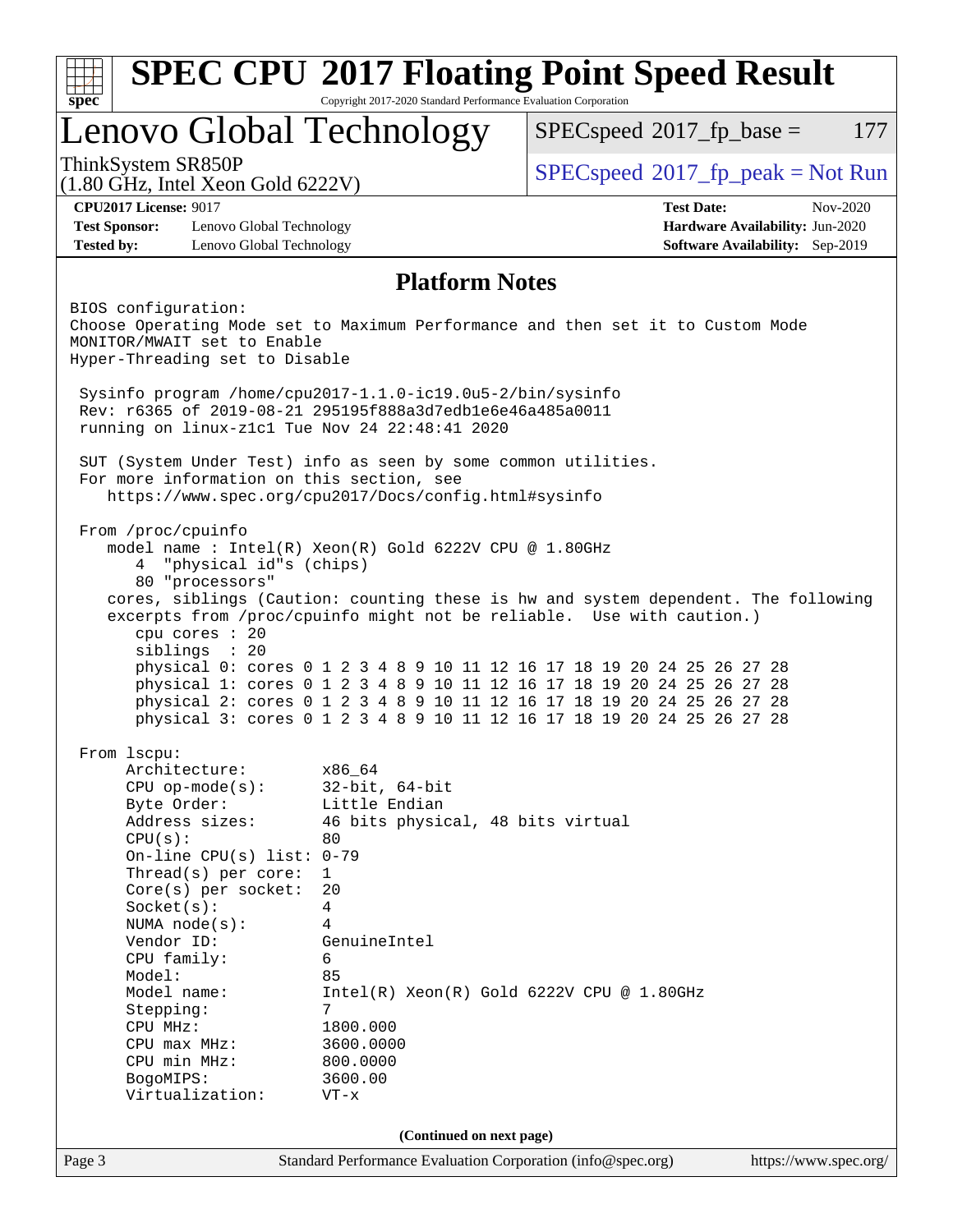

#### **[SPEC CPU](http://www.spec.org/auto/cpu2017/Docs/result-fields.html#SPECCPU2017FloatingPointSpeedResult)[2017 Floating Point Speed Result](http://www.spec.org/auto/cpu2017/Docs/result-fields.html#SPECCPU2017FloatingPointSpeedResult)** Copyright 2017-2020 Standard Performance Evaluation Corporation

Lenovo Global Technology

 $SPEC speed^{\circ}2017$  fp base = 177

ThinkSystem SR850P<br>  $(1.80 \text{ GHz. Intel Yes} \text{ }^{3}$  [SPECspeed](http://www.spec.org/auto/cpu2017/Docs/result-fields.html#SPECspeed2017fppeak)<sup>®</sup>[2017\\_fp\\_peak = N](http://www.spec.org/auto/cpu2017/Docs/result-fields.html#SPECspeed2017fppeak)ot Run

**[Test Sponsor:](http://www.spec.org/auto/cpu2017/Docs/result-fields.html#TestSponsor)** Lenovo Global Technology **[Hardware Availability:](http://www.spec.org/auto/cpu2017/Docs/result-fields.html#HardwareAvailability)** Jun-2020 **[Tested by:](http://www.spec.org/auto/cpu2017/Docs/result-fields.html#Testedby)** Lenovo Global Technology **[Software Availability:](http://www.spec.org/auto/cpu2017/Docs/result-fields.html#SoftwareAvailability)** Sep-2019

(1.80 GHz, Intel Xeon Gold 6222V)

**[CPU2017 License:](http://www.spec.org/auto/cpu2017/Docs/result-fields.html#CPU2017License)** 9017 **[Test Date:](http://www.spec.org/auto/cpu2017/Docs/result-fields.html#TestDate)** Nov-2020

#### **[Platform Notes \(Continued\)](http://www.spec.org/auto/cpu2017/Docs/result-fields.html#PlatformNotes)**

| L1d cache:  |                         | 32K                      |
|-------------|-------------------------|--------------------------|
| Lli cache:  |                         | 32K                      |
| $L2$ cache: |                         | 1024K                    |
| $L3$ cache: |                         | 28160K                   |
|             | NUMA node0 CPU(s):      | $0 - 19$                 |
|             | NUMA $node1$ $CPU(s)$ : | $20 - 39$                |
|             | NUMA $node2$ $CPU(s)$ : | $40 - 59$                |
|             | NUMA $node3$ $CPU(s)$ : | $60 - 79$                |
|             |                         | $\overline{\phantom{0}}$ |

Flags: fpu vme de pse tsc msr pae mce cx8 apic sep mtrr pge mca cmov pat pse36 clflush dts acpi mmx fxsr sse sse2 ss ht tm pbe syscall nx pdpe1gb rdtscp lm constant\_tsc art arch\_perfmon pebs bts rep\_good nopl xtopology nonstop\_tsc cpuid aperfmperf pni pclmulqdq dtes64 monitor ds\_cpl vmx smx est tm2 ssse3 sdbg fma cx16 xtpr pdcm pcid dca sse4\_1 sse4\_2 x2apic movbe popcnt tsc\_deadline\_timer aes xsave avx f16c rdrand lahf\_lm abm 3dnowprefetch cpuid\_fault epb cat\_l3 cdp\_l3 invpcid\_single intel\_ppin ssbd mba ibrs ibpb stibp ibrs\_enhanced tpr\_shadow vnmi flexpriority ept vpid fsgsbase tsc\_adjust bmi1 hle avx2 smep bmi2 erms invpcid rtm cqm mpx rdt\_a avx512f avx512dq rdseed adx smap clflushopt clwb intel\_pt avx512cd avx512bw avx512vl xsaveopt xsavec xgetbv1 xsaves cqm\_llc cqm\_occup\_llc cqm\_mbm\_total cqm\_mbm\_local dtherm ida arat pln pts pku ospke avx512\_vnni md\_clear flush\_l1d arch\_capabilities

 /proc/cpuinfo cache data cache size : 28160 KB

 From numactl --hardware WARNING: a numactl 'node' might or might not correspond to a physical chip. available: 4 nodes (0-3) node 0 cpus: 0 1 2 3 4 5 6 7 8 9 10 11 12 13 14 15 16 17 18 19 node 0 size: 386685 MB node 0 free: 386254 MB node 1 cpus: 20 21 22 23 24 25 26 27 28 29 30 31 32 33 34 35 36 37 38 39 node 1 size: 387038 MB node 1 free: 386512 MB node 2 cpus: 40 41 42 43 44 45 46 47 48 49 50 51 52 53 54 55 56 57 58 59 node 2 size: 387067 MB node 2 free: 386804 MB node 3 cpus: 60 61 62 63 64 65 66 67 68 69 70 71 72 73 74 75 76 77 78 79 node 3 size: 387066 MB node 3 free: 386818 MB node distances: node 0 1 2 3 0: 10 21 21 21 1: 21 10 21 21 2: 21 21 10 21 3: 21 21 21 10 From /proc/meminfo **(Continued on next page)**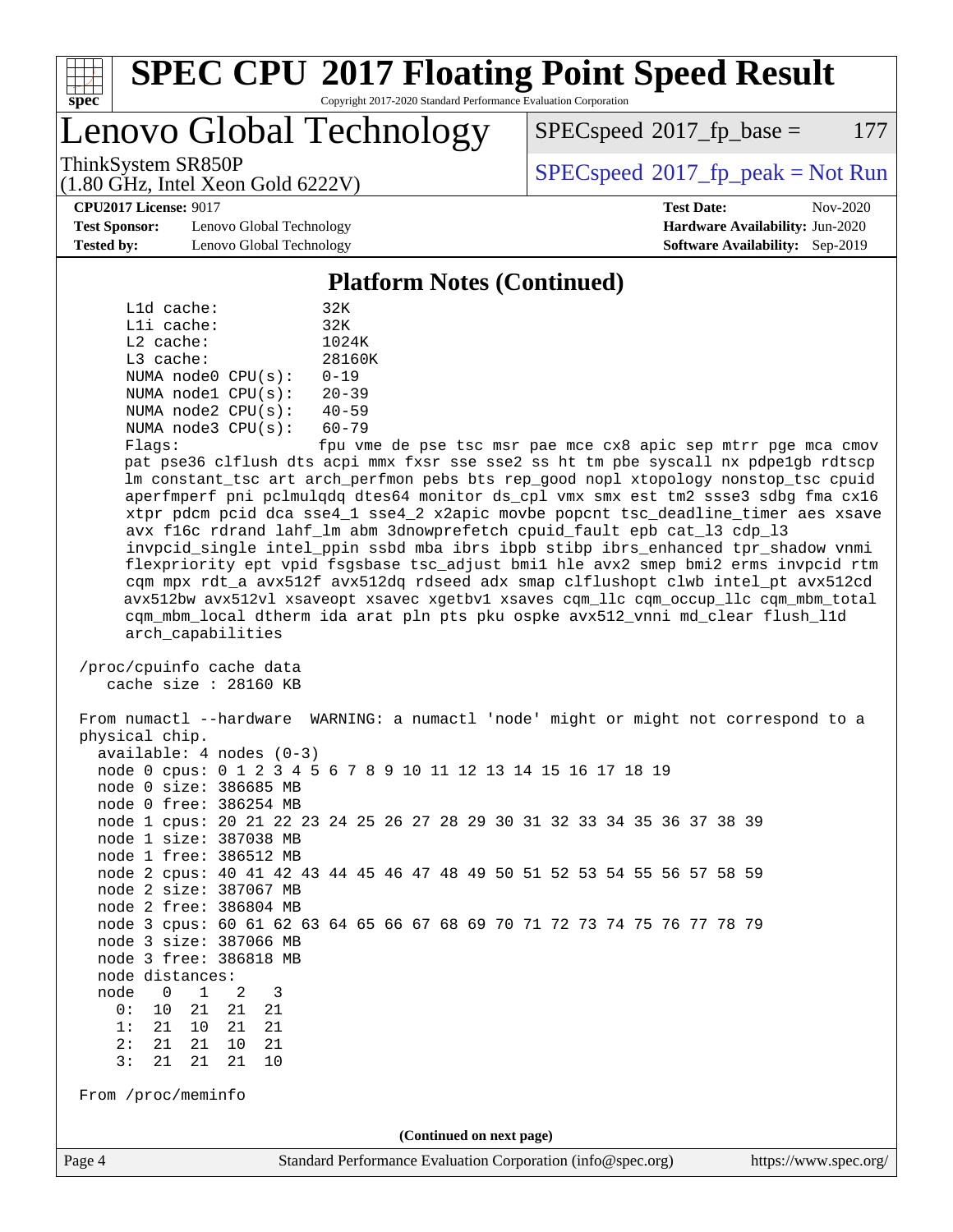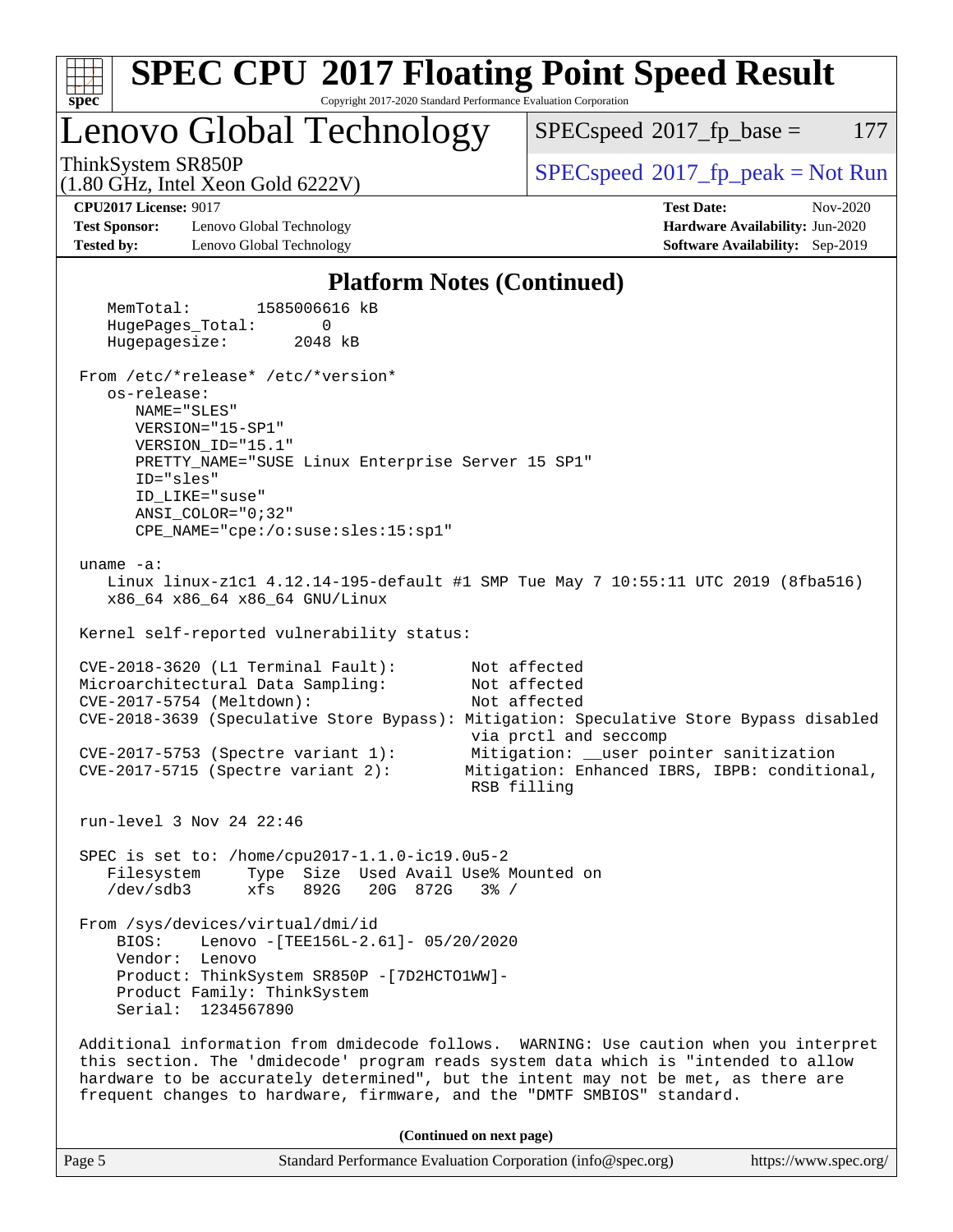#### **[spec](http://www.spec.org/) [SPEC CPU](http://www.spec.org/auto/cpu2017/Docs/result-fields.html#SPECCPU2017FloatingPointSpeedResult)[2017 Floating Point Speed Result](http://www.spec.org/auto/cpu2017/Docs/result-fields.html#SPECCPU2017FloatingPointSpeedResult)** Copyright 2017-2020 Standard Performance Evaluation Corporation

## Lenovo Global Technology

 $SPEC speed^{\circ}2017\_fp\_base = 177$ 

(1.80 GHz, Intel Xeon Gold 6222V)

ThinkSystem SR850P<br>(1.80 CHz, Intel Year Gald 6222V) [SPECspeed](http://www.spec.org/auto/cpu2017/Docs/result-fields.html#SPECspeed2017fppeak)®[2017\\_fp\\_peak = N](http://www.spec.org/auto/cpu2017/Docs/result-fields.html#SPECspeed2017fppeak)ot Run

**[Test Sponsor:](http://www.spec.org/auto/cpu2017/Docs/result-fields.html#TestSponsor)** Lenovo Global Technology **[Hardware Availability:](http://www.spec.org/auto/cpu2017/Docs/result-fields.html#HardwareAvailability)** Jun-2020 **[Tested by:](http://www.spec.org/auto/cpu2017/Docs/result-fields.html#Testedby)** Lenovo Global Technology **[Software Availability:](http://www.spec.org/auto/cpu2017/Docs/result-fields.html#SoftwareAvailability)** Sep-2019

**[CPU2017 License:](http://www.spec.org/auto/cpu2017/Docs/result-fields.html#CPU2017License)** 9017 **[Test Date:](http://www.spec.org/auto/cpu2017/Docs/result-fields.html#TestDate)** Nov-2020

### **[Platform Notes \(Continued\)](http://www.spec.org/auto/cpu2017/Docs/result-fields.html#PlatformNotes)**

 Memory: 48x Samsung M393A4K40CB2-CVF 32 GB 2 rank 2933

 (End of data from sysinfo program) Memory on this system run at 2400 MHz due to CPU limitation.

### **[Compiler Version Notes](http://www.spec.org/auto/cpu2017/Docs/result-fields.html#CompilerVersionNotes)**

============================================================================== C | 619.lbm\_s(base) 638.imagick\_s(base) 644.nab\_s(base) ------------------------------------------------------------------------------ Intel(R) C Intel(R) 64 Compiler for applications running on Intel(R) 64, Version 19.0.5.281 Build 20190815 Copyright (C) 1985-2019 Intel Corporation. All rights reserved. ------------------------------------------------------------------------------ ============================================================================== C++, C, Fortran | 607.cactuBSSN\_s(base) ------------------------------------------------------------------------------ Intel(R)  $C++$  Intel(R) 64 Compiler for applications running on Intel(R) 64, Version 19.0.5.281 Build 20190815 Copyright (C) 1985-2019 Intel Corporation. All rights reserved. Intel(R) C Intel(R) 64 Compiler for applications running on Intel(R)  $64$ , Version 19.0.5.281 Build 20190815 Copyright (C) 1985-2019 Intel Corporation. All rights reserved. Intel(R) Fortran Intel(R) 64 Compiler for applications running on Intel(R) 64, Version 19.0.5.281 Build 20190815 Copyright (C) 1985-2019 Intel Corporation. All rights reserved. ------------------------------------------------------------------------------ ============================================================================== Fortran | 603.bwaves\_s(base) 649.fotonik3d\_s(base) 654.roms\_s(base) ------------------------------------------------------------------------------ Intel(R) Fortran Intel(R) 64 Compiler for applications running on Intel(R) 64, Version 19.0.5.281 Build 20190815 Copyright (C) 1985-2019 Intel Corporation. All rights reserved. ------------------------------------------------------------------------------ ============================================================================== Fortran, C | 621.wrf\_s(base) 627.cam4\_s(base) 628.pop2\_s(base) ------------------------------------------------------------------------------ Intel(R) Fortran Intel(R) 64 Compiler for applications running on Intel(R) 64, Version 19.0.5.281 Build 20190815 Copyright (C) 1985-2019 Intel Corporation. All rights reserved. Intel(R) C Intel(R) 64 Compiler for applications running on Intel(R)  $64$ , Version 19.0.5.281 Build 20190815 **(Continued on next page)**

Page 6 Standard Performance Evaluation Corporation [\(info@spec.org\)](mailto:info@spec.org) <https://www.spec.org/>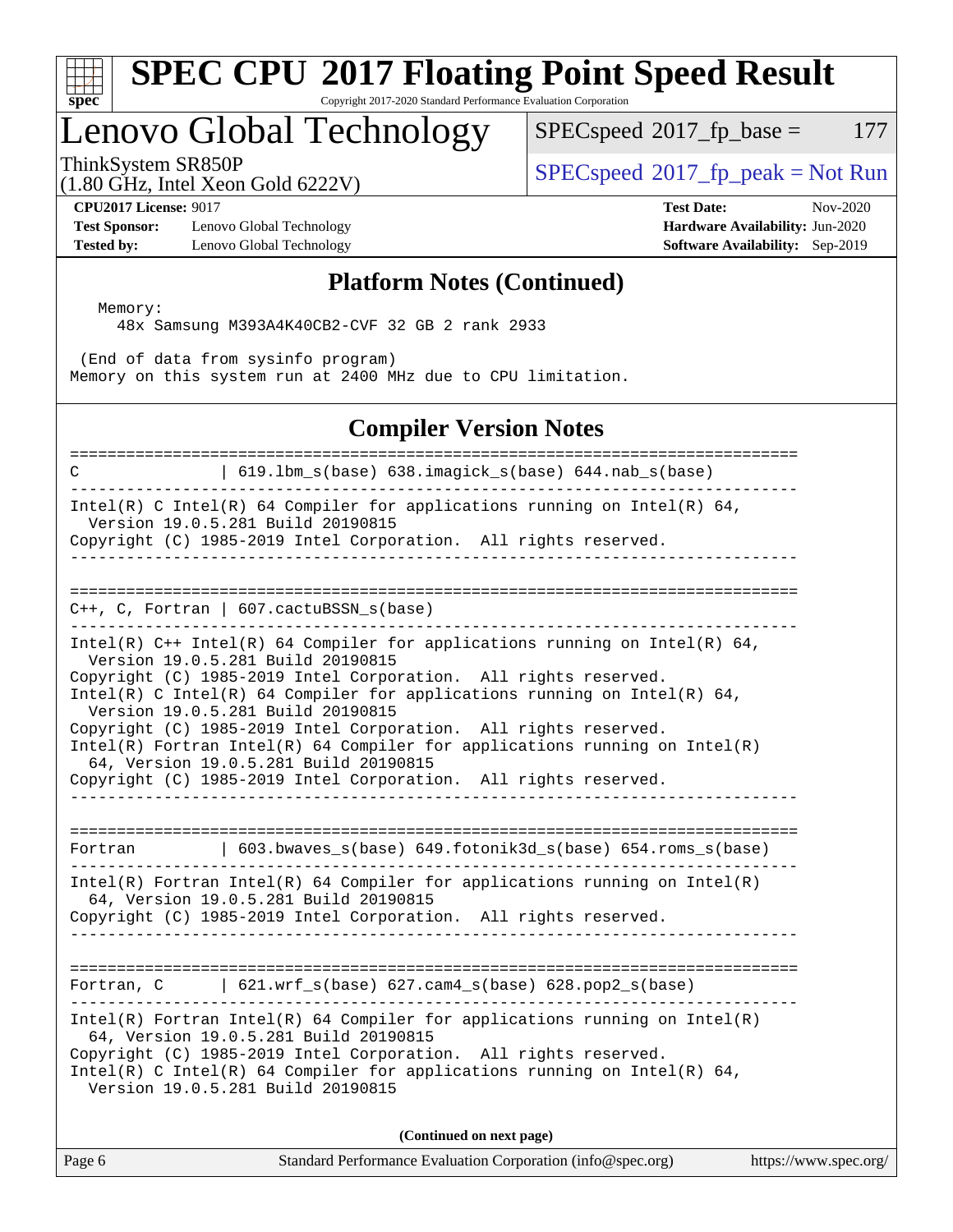

#### **[SPEC CPU](http://www.spec.org/auto/cpu2017/Docs/result-fields.html#SPECCPU2017FloatingPointSpeedResult)[2017 Floating Point Speed Result](http://www.spec.org/auto/cpu2017/Docs/result-fields.html#SPECCPU2017FloatingPointSpeedResult)** Copyright 2017-2020 Standard Performance Evaluation Corporation

## Lenovo Global Technology

 $SPEC speed^{\circ}2017\_fp\_base = 177$ 

ThinkSystem SR850P<br>  $(1.80 \text{ GHz. Intel Yes} \cdot \text{Cold } 6222V)$  [SPECspeed](http://www.spec.org/auto/cpu2017/Docs/result-fields.html#SPECspeed2017fppeak)<sup>®</sup>[2017\\_fp\\_peak = N](http://www.spec.org/auto/cpu2017/Docs/result-fields.html#SPECspeed2017fppeak)ot Run

(1.80 GHz, Intel Xeon Gold 6222V)

**[Test Sponsor:](http://www.spec.org/auto/cpu2017/Docs/result-fields.html#TestSponsor)** Lenovo Global Technology **[Hardware Availability:](http://www.spec.org/auto/cpu2017/Docs/result-fields.html#HardwareAvailability)** Jun-2020 **[Tested by:](http://www.spec.org/auto/cpu2017/Docs/result-fields.html#Testedby)** Lenovo Global Technology **[Software Availability:](http://www.spec.org/auto/cpu2017/Docs/result-fields.html#SoftwareAvailability)** Sep-2019

**[CPU2017 License:](http://www.spec.org/auto/cpu2017/Docs/result-fields.html#CPU2017License)** 9017 **[Test Date:](http://www.spec.org/auto/cpu2017/Docs/result-fields.html#TestDate)** Nov-2020

### **[Compiler Version Notes \(Continued\)](http://www.spec.org/auto/cpu2017/Docs/result-fields.html#CompilerVersionNotes)**

Copyright (C) 1985-2019 Intel Corporation. All rights reserved. ------------------------------------------------------------------------------

## **[Base Compiler Invocation](http://www.spec.org/auto/cpu2017/Docs/result-fields.html#BaseCompilerInvocation)**

[C benchmarks](http://www.spec.org/auto/cpu2017/Docs/result-fields.html#Cbenchmarks): [icc](http://www.spec.org/cpu2017/results/res2020q4/cpu2017-20201207-24512.flags.html#user_CCbase_intel_icc_66fc1ee009f7361af1fbd72ca7dcefbb700085f36577c54f309893dd4ec40d12360134090235512931783d35fd58c0460139e722d5067c5574d8eaf2b3e37e92)

[Fortran benchmarks](http://www.spec.org/auto/cpu2017/Docs/result-fields.html#Fortranbenchmarks): [ifort](http://www.spec.org/cpu2017/results/res2020q4/cpu2017-20201207-24512.flags.html#user_FCbase_intel_ifort_8111460550e3ca792625aed983ce982f94888b8b503583aa7ba2b8303487b4d8a21a13e7191a45c5fd58ff318f48f9492884d4413fa793fd88dd292cad7027ca)

[Benchmarks using both Fortran and C](http://www.spec.org/auto/cpu2017/Docs/result-fields.html#BenchmarksusingbothFortranandC): [ifort](http://www.spec.org/cpu2017/results/res2020q4/cpu2017-20201207-24512.flags.html#user_CC_FCbase_intel_ifort_8111460550e3ca792625aed983ce982f94888b8b503583aa7ba2b8303487b4d8a21a13e7191a45c5fd58ff318f48f9492884d4413fa793fd88dd292cad7027ca) [icc](http://www.spec.org/cpu2017/results/res2020q4/cpu2017-20201207-24512.flags.html#user_CC_FCbase_intel_icc_66fc1ee009f7361af1fbd72ca7dcefbb700085f36577c54f309893dd4ec40d12360134090235512931783d35fd58c0460139e722d5067c5574d8eaf2b3e37e92)

[Benchmarks using Fortran, C, and C++:](http://www.spec.org/auto/cpu2017/Docs/result-fields.html#BenchmarksusingFortranCandCXX) [icpc](http://www.spec.org/cpu2017/results/res2020q4/cpu2017-20201207-24512.flags.html#user_CC_CXX_FCbase_intel_icpc_c510b6838c7f56d33e37e94d029a35b4a7bccf4766a728ee175e80a419847e808290a9b78be685c44ab727ea267ec2f070ec5dc83b407c0218cded6866a35d07) [icc](http://www.spec.org/cpu2017/results/res2020q4/cpu2017-20201207-24512.flags.html#user_CC_CXX_FCbase_intel_icc_66fc1ee009f7361af1fbd72ca7dcefbb700085f36577c54f309893dd4ec40d12360134090235512931783d35fd58c0460139e722d5067c5574d8eaf2b3e37e92) [ifort](http://www.spec.org/cpu2017/results/res2020q4/cpu2017-20201207-24512.flags.html#user_CC_CXX_FCbase_intel_ifort_8111460550e3ca792625aed983ce982f94888b8b503583aa7ba2b8303487b4d8a21a13e7191a45c5fd58ff318f48f9492884d4413fa793fd88dd292cad7027ca)

## **[Base Portability Flags](http://www.spec.org/auto/cpu2017/Docs/result-fields.html#BasePortabilityFlags)**

 603.bwaves\_s: [-DSPEC\\_LP64](http://www.spec.org/cpu2017/results/res2020q4/cpu2017-20201207-24512.flags.html#suite_basePORTABILITY603_bwaves_s_DSPEC_LP64) 607.cactuBSSN\_s: [-DSPEC\\_LP64](http://www.spec.org/cpu2017/results/res2020q4/cpu2017-20201207-24512.flags.html#suite_basePORTABILITY607_cactuBSSN_s_DSPEC_LP64) 619.lbm\_s: [-DSPEC\\_LP64](http://www.spec.org/cpu2017/results/res2020q4/cpu2017-20201207-24512.flags.html#suite_basePORTABILITY619_lbm_s_DSPEC_LP64) 621.wrf\_s: [-DSPEC\\_LP64](http://www.spec.org/cpu2017/results/res2020q4/cpu2017-20201207-24512.flags.html#suite_basePORTABILITY621_wrf_s_DSPEC_LP64) [-DSPEC\\_CASE\\_FLAG](http://www.spec.org/cpu2017/results/res2020q4/cpu2017-20201207-24512.flags.html#b621.wrf_s_baseCPORTABILITY_DSPEC_CASE_FLAG) [-convert big\\_endian](http://www.spec.org/cpu2017/results/res2020q4/cpu2017-20201207-24512.flags.html#user_baseFPORTABILITY621_wrf_s_convert_big_endian_c3194028bc08c63ac5d04de18c48ce6d347e4e562e8892b8bdbdc0214820426deb8554edfa529a3fb25a586e65a3d812c835984020483e7e73212c4d31a38223) 627.cam4\_s: [-DSPEC\\_LP64](http://www.spec.org/cpu2017/results/res2020q4/cpu2017-20201207-24512.flags.html#suite_basePORTABILITY627_cam4_s_DSPEC_LP64) [-DSPEC\\_CASE\\_FLAG](http://www.spec.org/cpu2017/results/res2020q4/cpu2017-20201207-24512.flags.html#b627.cam4_s_baseCPORTABILITY_DSPEC_CASE_FLAG) 628.pop2\_s: [-DSPEC\\_LP64](http://www.spec.org/cpu2017/results/res2020q4/cpu2017-20201207-24512.flags.html#suite_basePORTABILITY628_pop2_s_DSPEC_LP64) [-DSPEC\\_CASE\\_FLAG](http://www.spec.org/cpu2017/results/res2020q4/cpu2017-20201207-24512.flags.html#b628.pop2_s_baseCPORTABILITY_DSPEC_CASE_FLAG) [-convert big\\_endian](http://www.spec.org/cpu2017/results/res2020q4/cpu2017-20201207-24512.flags.html#user_baseFPORTABILITY628_pop2_s_convert_big_endian_c3194028bc08c63ac5d04de18c48ce6d347e4e562e8892b8bdbdc0214820426deb8554edfa529a3fb25a586e65a3d812c835984020483e7e73212c4d31a38223) [-assume byterecl](http://www.spec.org/cpu2017/results/res2020q4/cpu2017-20201207-24512.flags.html#user_baseFPORTABILITY628_pop2_s_assume_byterecl_7e47d18b9513cf18525430bbf0f2177aa9bf368bc7a059c09b2c06a34b53bd3447c950d3f8d6c70e3faf3a05c8557d66a5798b567902e8849adc142926523472) 638.imagick\_s: [-DSPEC\\_LP64](http://www.spec.org/cpu2017/results/res2020q4/cpu2017-20201207-24512.flags.html#suite_basePORTABILITY638_imagick_s_DSPEC_LP64) 644.nab\_s: [-DSPEC\\_LP64](http://www.spec.org/cpu2017/results/res2020q4/cpu2017-20201207-24512.flags.html#suite_basePORTABILITY644_nab_s_DSPEC_LP64) 649.fotonik3d\_s: [-DSPEC\\_LP64](http://www.spec.org/cpu2017/results/res2020q4/cpu2017-20201207-24512.flags.html#suite_basePORTABILITY649_fotonik3d_s_DSPEC_LP64) 654.roms\_s: [-DSPEC\\_LP64](http://www.spec.org/cpu2017/results/res2020q4/cpu2017-20201207-24512.flags.html#suite_basePORTABILITY654_roms_s_DSPEC_LP64)

## **[Base Optimization Flags](http://www.spec.org/auto/cpu2017/Docs/result-fields.html#BaseOptimizationFlags)**

[C benchmarks](http://www.spec.org/auto/cpu2017/Docs/result-fields.html#Cbenchmarks):

[-m64](http://www.spec.org/cpu2017/results/res2020q4/cpu2017-20201207-24512.flags.html#user_CCbase_m64-icc) [-std=c11](http://www.spec.org/cpu2017/results/res2020q4/cpu2017-20201207-24512.flags.html#user_CCbase_std-icc-std_0e1c27790398a4642dfca32ffe6c27b5796f9c2d2676156f2e42c9c44eaad0c049b1cdb667a270c34d979996257aeb8fc440bfb01818dbc9357bd9d174cb8524) [-xCORE-AVX512](http://www.spec.org/cpu2017/results/res2020q4/cpu2017-20201207-24512.flags.html#user_CCbase_f-xCORE-AVX512) [-ipo](http://www.spec.org/cpu2017/results/res2020q4/cpu2017-20201207-24512.flags.html#user_CCbase_f-ipo) [-O3](http://www.spec.org/cpu2017/results/res2020q4/cpu2017-20201207-24512.flags.html#user_CCbase_f-O3) [-no-prec-div](http://www.spec.org/cpu2017/results/res2020q4/cpu2017-20201207-24512.flags.html#user_CCbase_f-no-prec-div) [-qopt-prefetch](http://www.spec.org/cpu2017/results/res2020q4/cpu2017-20201207-24512.flags.html#user_CCbase_f-qopt-prefetch) [-ffinite-math-only](http://www.spec.org/cpu2017/results/res2020q4/cpu2017-20201207-24512.flags.html#user_CCbase_f_finite_math_only_cb91587bd2077682c4b38af759c288ed7c732db004271a9512da14a4f8007909a5f1427ecbf1a0fb78ff2a814402c6114ac565ca162485bbcae155b5e4258871) [-qopt-mem-layout-trans=4](http://www.spec.org/cpu2017/results/res2020q4/cpu2017-20201207-24512.flags.html#user_CCbase_f-qopt-mem-layout-trans_fa39e755916c150a61361b7846f310bcdf6f04e385ef281cadf3647acec3f0ae266d1a1d22d972a7087a248fd4e6ca390a3634700869573d231a252c784941a8) [-qopenmp](http://www.spec.org/cpu2017/results/res2020q4/cpu2017-20201207-24512.flags.html#user_CCbase_qopenmp_16be0c44f24f464004c6784a7acb94aca937f053568ce72f94b139a11c7c168634a55f6653758ddd83bcf7b8463e8028bb0b48b77bcddc6b78d5d95bb1df2967) [-DSPEC\\_OPENMP](http://www.spec.org/cpu2017/results/res2020q4/cpu2017-20201207-24512.flags.html#suite_CCbase_DSPEC_OPENMP)

[Fortran benchmarks](http://www.spec.org/auto/cpu2017/Docs/result-fields.html#Fortranbenchmarks):

[-m64](http://www.spec.org/cpu2017/results/res2020q4/cpu2017-20201207-24512.flags.html#user_FCbase_m64-icc) [-DSPEC\\_OPENMP](http://www.spec.org/cpu2017/results/res2020q4/cpu2017-20201207-24512.flags.html#suite_FCbase_DSPEC_OPENMP) [-xCORE-AVX512](http://www.spec.org/cpu2017/results/res2020q4/cpu2017-20201207-24512.flags.html#user_FCbase_f-xCORE-AVX512) [-ipo](http://www.spec.org/cpu2017/results/res2020q4/cpu2017-20201207-24512.flags.html#user_FCbase_f-ipo) [-O3](http://www.spec.org/cpu2017/results/res2020q4/cpu2017-20201207-24512.flags.html#user_FCbase_f-O3) [-no-prec-div](http://www.spec.org/cpu2017/results/res2020q4/cpu2017-20201207-24512.flags.html#user_FCbase_f-no-prec-div) [-qopt-prefetch](http://www.spec.org/cpu2017/results/res2020q4/cpu2017-20201207-24512.flags.html#user_FCbase_f-qopt-prefetch) [-ffinite-math-only](http://www.spec.org/cpu2017/results/res2020q4/cpu2017-20201207-24512.flags.html#user_FCbase_f_finite_math_only_cb91587bd2077682c4b38af759c288ed7c732db004271a9512da14a4f8007909a5f1427ecbf1a0fb78ff2a814402c6114ac565ca162485bbcae155b5e4258871) [-qopt-mem-layout-trans=4](http://www.spec.org/cpu2017/results/res2020q4/cpu2017-20201207-24512.flags.html#user_FCbase_f-qopt-mem-layout-trans_fa39e755916c150a61361b7846f310bcdf6f04e385ef281cadf3647acec3f0ae266d1a1d22d972a7087a248fd4e6ca390a3634700869573d231a252c784941a8) [-qopenmp](http://www.spec.org/cpu2017/results/res2020q4/cpu2017-20201207-24512.flags.html#user_FCbase_qopenmp_16be0c44f24f464004c6784a7acb94aca937f053568ce72f94b139a11c7c168634a55f6653758ddd83bcf7b8463e8028bb0b48b77bcddc6b78d5d95bb1df2967) [-nostandard-realloc-lhs](http://www.spec.org/cpu2017/results/res2020q4/cpu2017-20201207-24512.flags.html#user_FCbase_f_2003_std_realloc_82b4557e90729c0f113870c07e44d33d6f5a304b4f63d4c15d2d0f1fab99f5daaed73bdb9275d9ae411527f28b936061aa8b9c8f2d63842963b95c9dd6426b8a)

**(Continued on next page)**

| Page 7 | Standard Performance Evaluation Corporation (info@spec.org) | https://www.spec.org/ |
|--------|-------------------------------------------------------------|-----------------------|